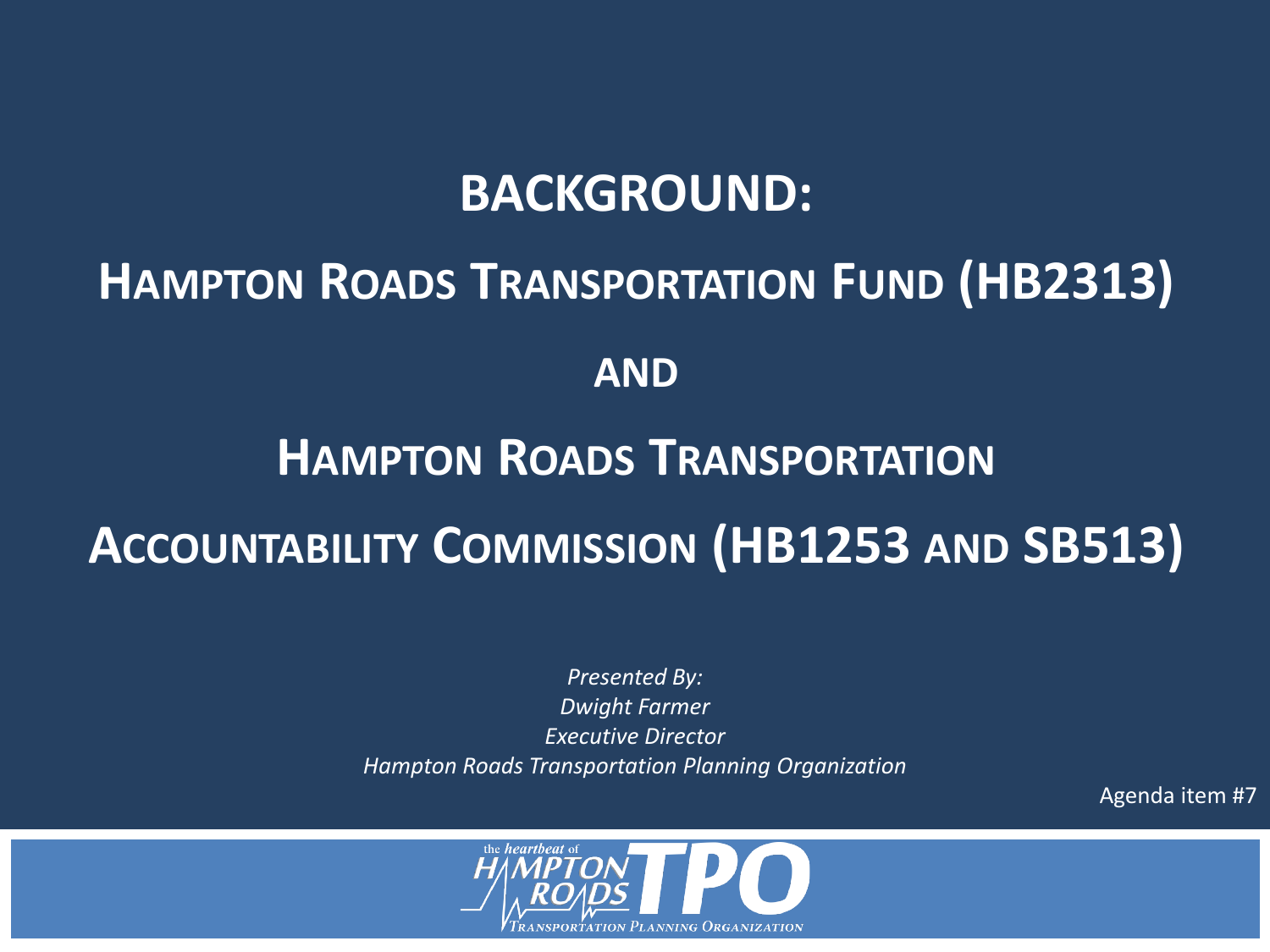### **HB2313 HAMPTON ROADS TRANSPORTATION FUND**

**33.1-23.5:3. Hampton Roads Transportation Fund established.**

- "*The moneys deposited in the fund shall be used solely for new construction projects on new or existing roads, bridges, and tunnels in the localities comprising Planning District 23 as approved by the Hampton Roads Transportation Planning Organization*."
- "*The Hampton Roads Transportation Planning Organization shall give priority to those projects that are expected to provide the greatest impact on reducing congestion and shall ensure that the moneys shall be used for such construction projects in all localities comprising Planning District 23*."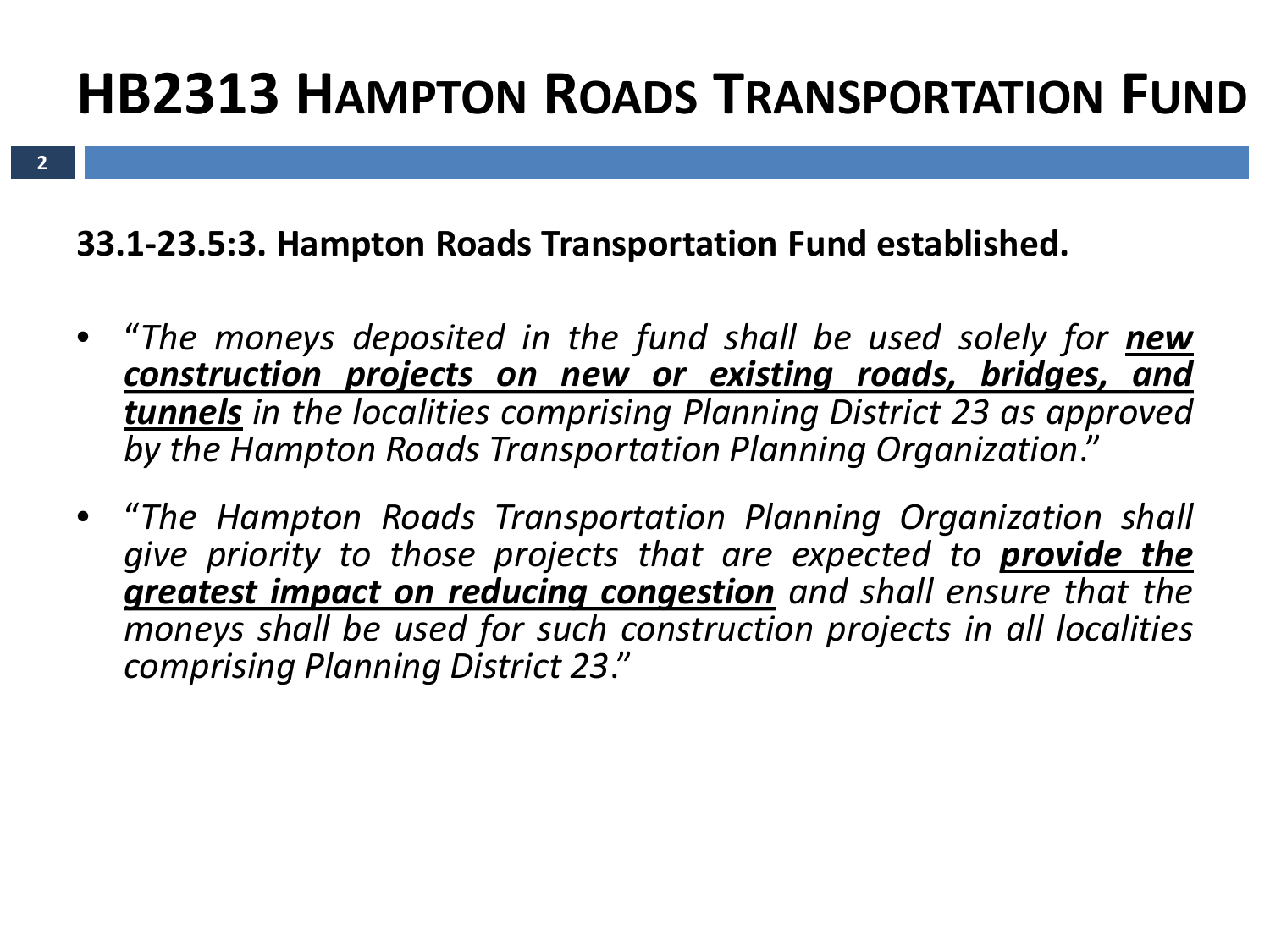#### **Hampton Roads Local Component (Millions)**

| <b>Revenue Source</b>             | FY 1<br>2014 | <b>FY</b><br>2015 | <b>FY</b><br>2016                            | <b>FY</b><br>2017 | <b>FY</b><br>2018                            | <b>FY</b><br>2019 | <b>FY</b><br>2020 | 7-Year<br><b>Total</b> |
|-----------------------------------|--------------|-------------------|----------------------------------------------|-------------------|----------------------------------------------|-------------------|-------------------|------------------------|
| 0.7% Local Sales Tax              | \$109.0      | \$123.2           |                                              |                   | $$127.5$ $$132.4$ $$137.7$ $$143.2$ $$149.0$ |                   |                   | \$922.0                |
| 2.1% Fuels Sales Tax              | 48.7         | 54.4              | 56.2                                         | 58.7              | 61.4                                         | 64.5              | 67.2              | 411.1                  |
| <b>Total New Local</b><br>Revenue | \$157.7      |                   | $$177.5$ $$183.7$ $$191.1$ $$199.2$ $$207.7$ |                   |                                              |                   | \$216.2           | \$1,116.9              |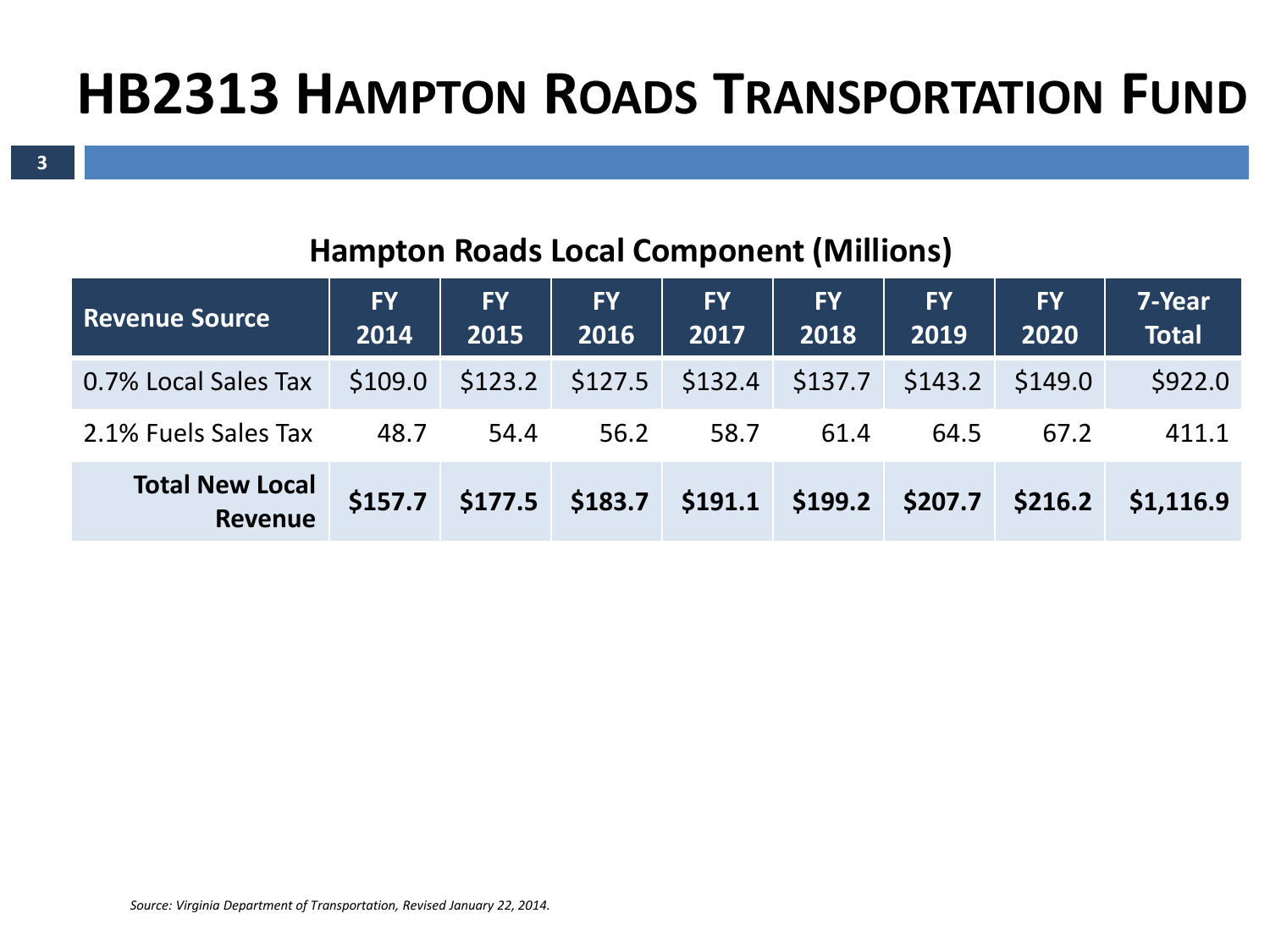## **HAMPTON ROADS TRANSPORTATION FUND (HRTF)**

#### **HB2313 REVENUES AVAILABLE\* TO HAMPTON ROADS OVER 20 YEARS**

**\$2.7 billion<sup>1</sup>** available from estimated revenue generated in Hampton Roads from the Statewide additional funding beginning FY 2021.

**\$5.45 billion2** estimated revenue for the regional Hampton Roads Transportation Fund.

**\$8.15 billion estimated total revenue available to Hampton Roads over** 



■ Hampton Roads Estimated Portion of Available Statewide Funding from HB2313

■ Hampton Roads Transportation Fund (HRTF)

- **the next 20 years. \*** 1- Excludes "Statewide" revenues generated in Hampton Roads through FY 2020 based on the new construction formula approved during the 2012 General Assembly session, which permits the CTB to allocate up to \$500 million per year.
	- **\*** 2 Excludes \$50 Million set aside for Franklin and Southampton County.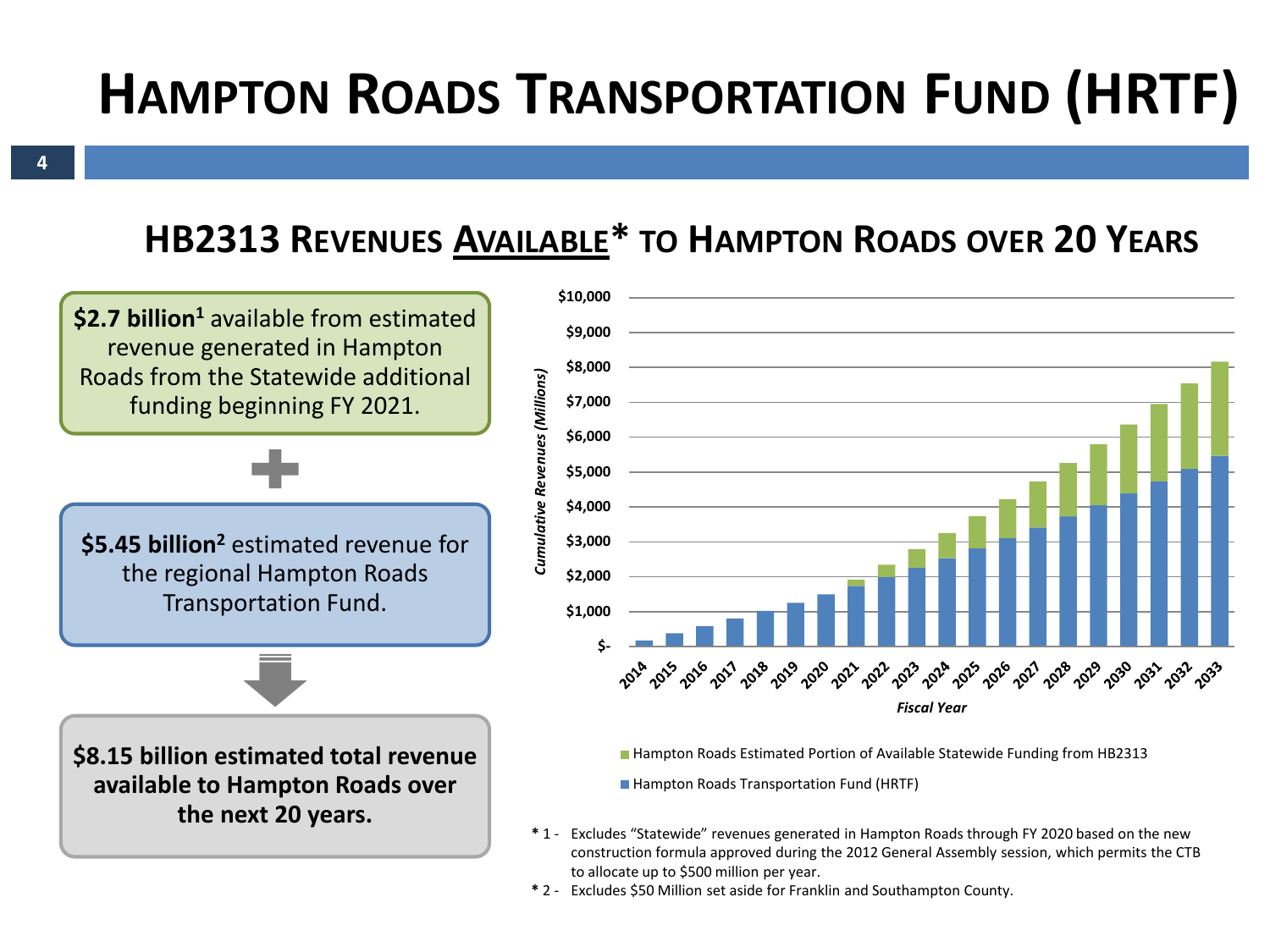### **HRTPO BOARD APPROVAL OF HRTF USE OF FUNDS**

- **5**
- **September 19, 2013 Resolution:** 
	- *Endorses the identification of HRTF revenues, as prescribed in HB2313, for the use of funding regionally significant projects.*
- **October 17, 2013 Resolution:**
	- *Supports the following list and map of candidate projects to be funded, in whole or in part, with HRTF revenues in order to facilitate coordination and discussions with VDOT and FHWA to refine cost estimates, evaluate financing options, and methods of project delivery.*
- **January 16, 2014 Action**
	- *Approval to allocate \$44 million in HRTF revenues to the I-64 Peninsula Widening – Segment 1 project.\**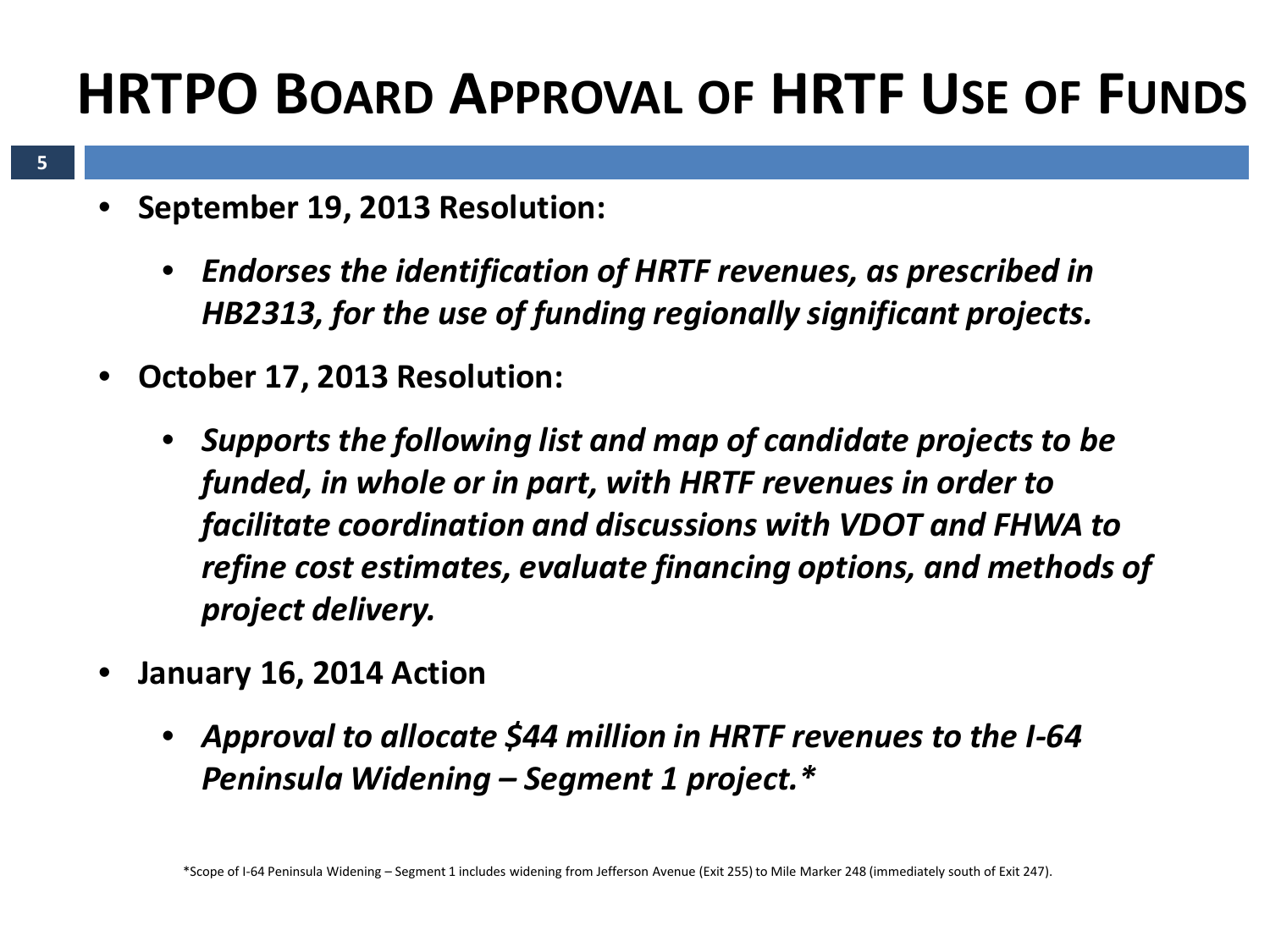### **HRTPO BOARD APPROVAL OF HRTF PROJECTS**

**6**

#### **In October 2013, the HRTPO Board endorsed a package of high priority transportation**

**projects to be funded with HRTF Revenue.**

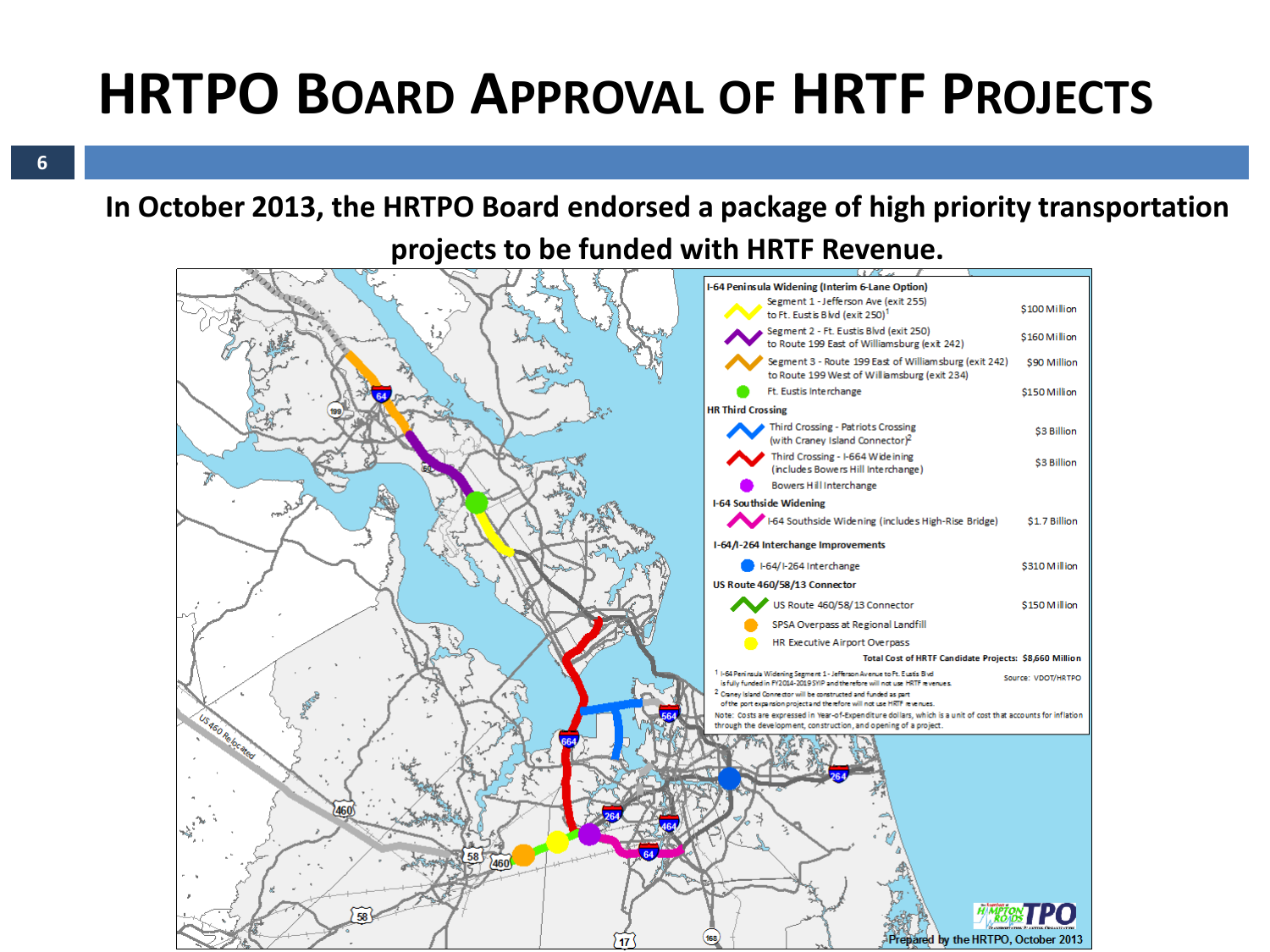#### **HAMPTON ROADS TRANSPORTATION ACCOUNTABILITY COMMISSION**

- **Creates the Hampton Roads Transportation Accountability Commission**:
	- Gives priority to those projects that are expected to provide the greatest impact on reducing congestion for the greatest number of citizens residing in Planning District 23\*.
	- Ensures that the moneys shall be used for such construction projects.
	- Financing planning entity of HB2313 HRTF funds:
		- Ability to issue bonds and other evidences of debt
		- Ability to set toll rates

**7**

\*Planning District 23 includes the counties of Gloucester, Isle of Wight, James City, Southampton, Surry and York; the cities of Chesapeake, Franklin, Hampton, Newport News, Norfolk, Poquoson, Portsmouth, Suffolk, Virginia Beach and Williamsburg.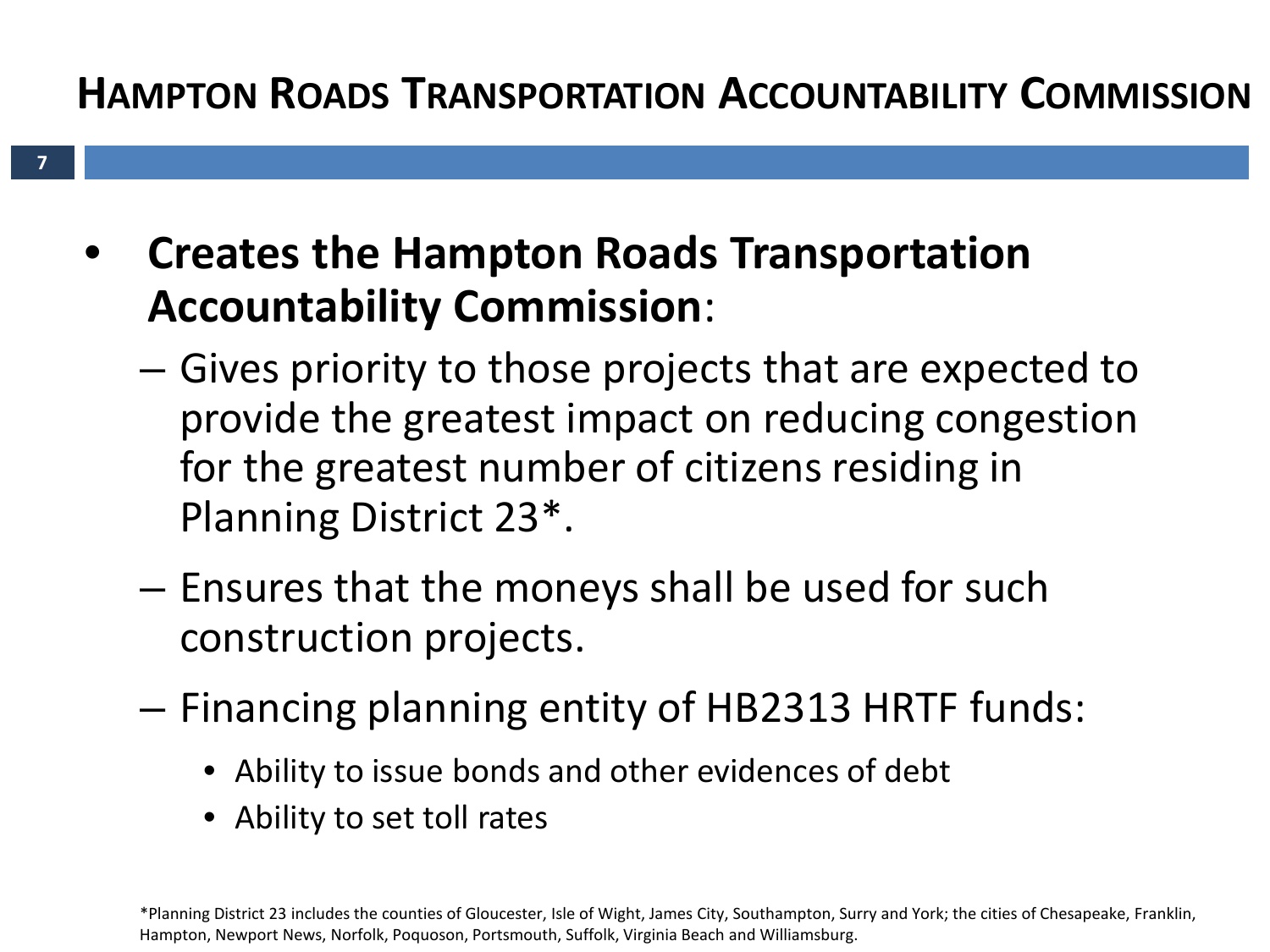#### **HAMPTON ROADS TRANSPORTATION ACCOUNTABILITY COMMISSION**

### • **Composition**

- Chief elected officers
- Delegates (3)
- Senator (2)
- Non-voting ex officio members:
	- CTB member
	- DRPT Director\*
	- Commission of Highways\*
	- VPA Executive Director\*